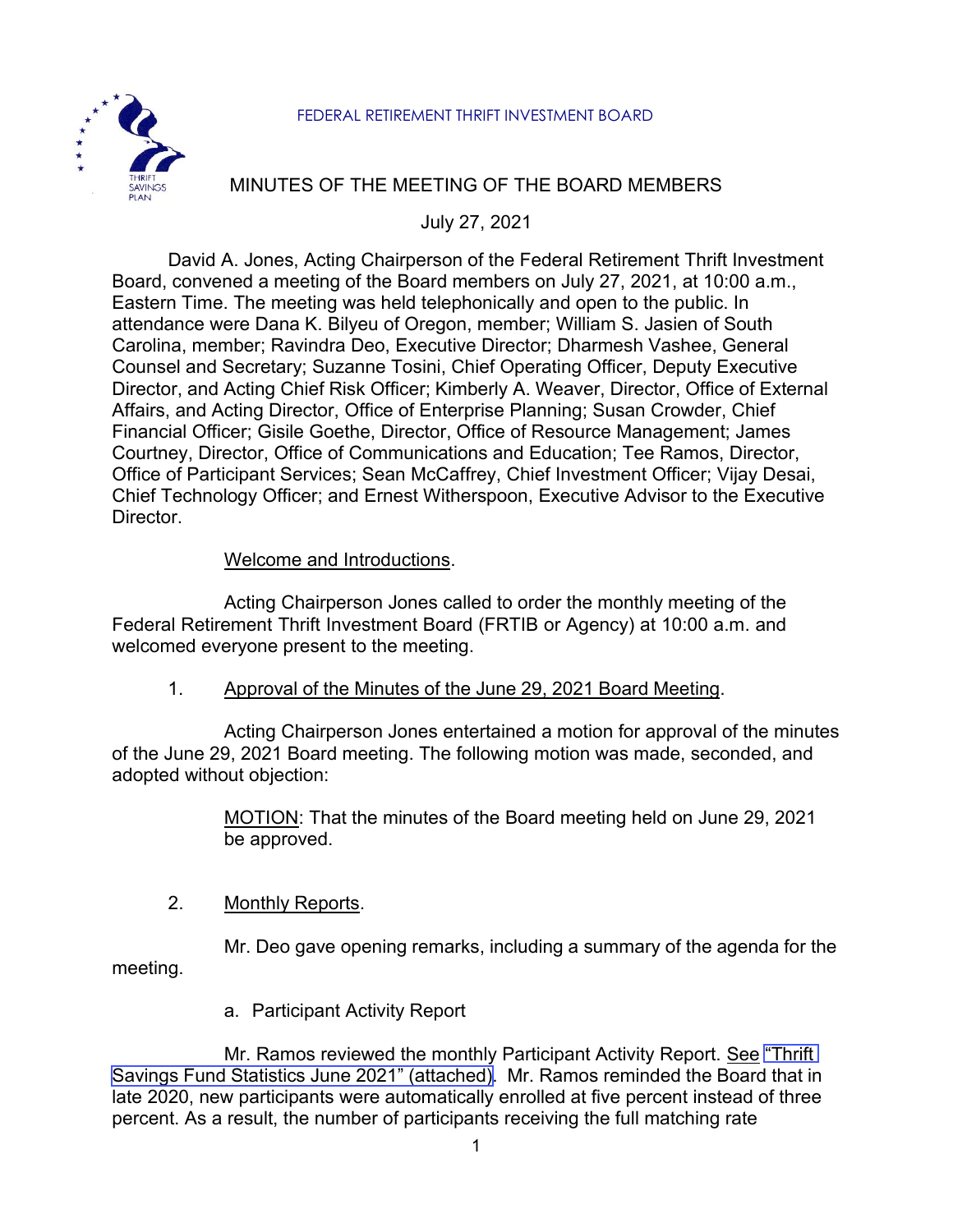continued to climb in 2021 with FERS participants up more than two percent and BRS active-duty participants up seven percent for the year.

Hardship withdrawals have increased nine percent for 2021, which is back in line with the historical normal levels. In 2020, hardship withdrawals had decreased to their lowest levels since 2007, driven by the CARES Act loans and withdrawal options that Congress made available due to the pandemic.

### b. Legislative Report

Ms. Weaver reported that currently there is no new legislation that affects the TSP this month. The Senate is working on infrastructure issues and the House is working through the various appropriations bills. The Senate Armed Services Committee marked up its FY22 National Defense Authorization Bill, and as of now, there is nothing in the bill that affects the TSP.

The Senate is scheduled to start their August recess on August 9th, but there are indications they may work past that date. The recess would continue through Labor Day weekend and come back into session September 13th.

## 3. Quarterly Reports

# a. Investment Performance

Mr. McCaffrey reviewed the monthly investment performance report. See "June 2021 [Performance](https://www.frtib.gov/pdf/minutes/2021/July/MM-2021Jul-Att2.pdf) Review – G, F, C, S, I, and L Funds" (attached). Mr. McCaffrey noted that for June, BlackRock's performance for the C and S Funds was in line with returns of the Large Cap Index and the Small Mid Cap Index, respectively. BlackRock's performance for the F Fund exceeded the Fixed Income Index returns by five basis points, primarily due to securities lending, and its performance for the I Fund lagged the International Index returns by 31 basis points, primarily due to a market holiday in the U.S. on the last trading day of May.

State Street's performance for the C and S Funds was in line with the Large Cap and Small Mid Cap indices respectively as well.

After market close on Friday, June 18, approximately 20 percent of the F Fund's assets were transferred from BlackRock to State Street. Following the transfer of assets, from market close on June 18th to market close on June 30th, the Fixed Income Index fell 0.01 percent. Returns for the F Fund assets managed by BlackRock were equal to the index returns during that period while the returns of the F Fund assets managed by State Street fell 0.02 percent.

Mr. McCaffrey provided an overview of the U.S. equity markets in June, highlighting that overall, the markets remained positive, with investors possibly accepting recent high inflation data as "transitory" while keeping their focus on the continued opening of economies and accommodative near-term monetary policy. Both the C Fund and the S Fund rose. The I Fund had a loss as a stronger U.S. dollar offset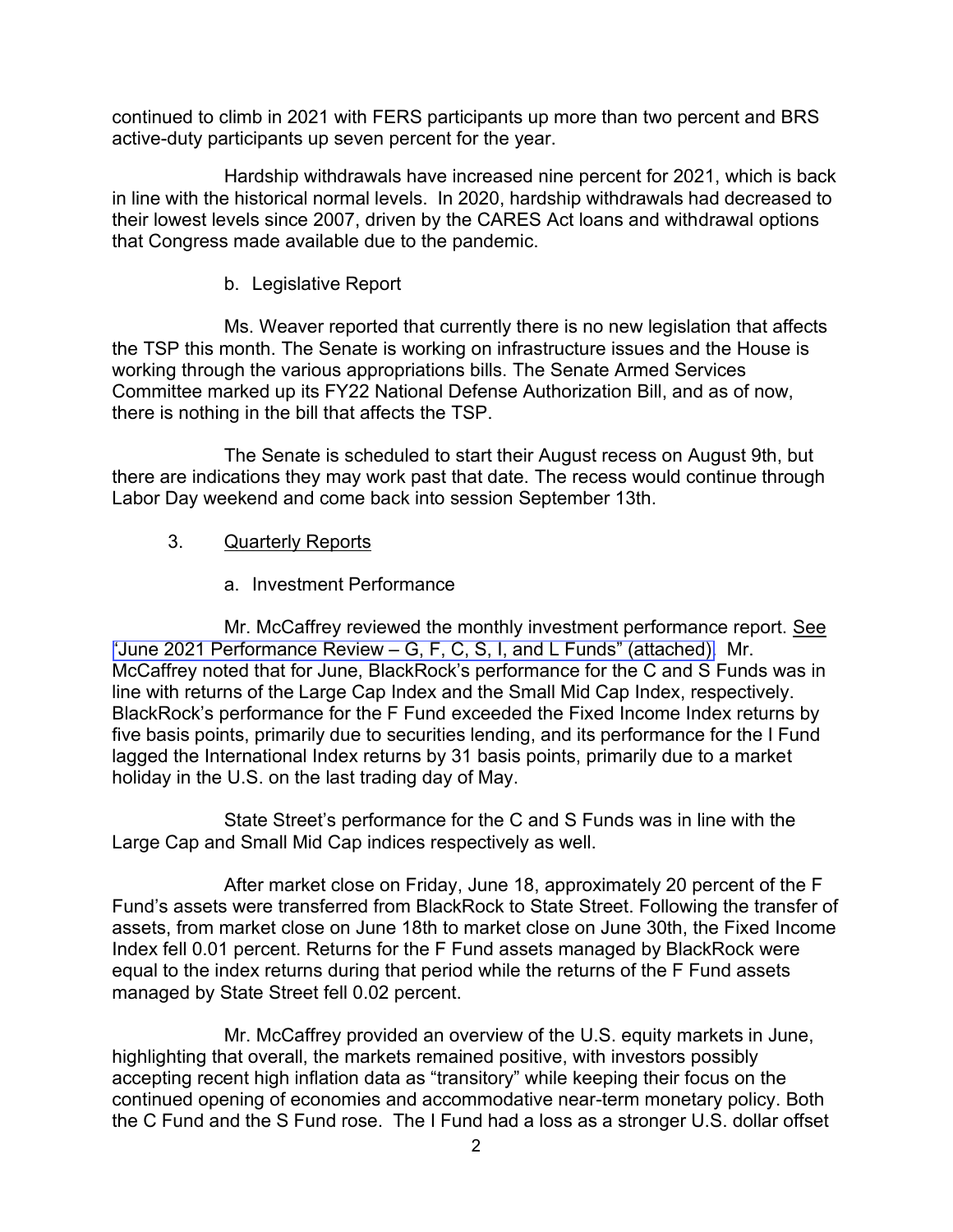positive returns in non-U.S. markets. A decrease in longer-term interest rates contributed to a gain for the F Fund. All L Funds finished higher.

BlackRock's year-to-date performance for the F Fund was ahead of the Fixed Income Index by fourteen basis points, primarily due to securities lending. Its performance for the C Fund was in line with the Large Cap Index. For the S Fund, BlackRock outperformed the Small Mid Cap Index by eight basis points, primarily resulting from securities lending. Its performance for the I Fund was ahead of the International Index by 18 basis points, primarily due to tax advantage.

For the current month through Monday, July 26, returns are mixed. The C Fund is up 2.98 percent. The S Fund is down 1.22 percent and the I Fund has gained 0.57 percent. The F Fund also has a gain of 0.84 percent. The G Fund is ahead by 0.11 percent.

Participation in the L Funds continued to increase, driven largely by automatic enrollment of new participants. The number of participants invested in the L Funds crossed three million for the first time in June. Over 500,000 of those participants are invested in the six new L Funds that launched July 1, 2020.

An audit of BlackRock's proxy voting found no exceptions to BlackRock's established guidelines during the first quarter of 2021.

Mr. McCaffrey concluded by reporting on class action settlements; the first quarter began with 69 open claims. Thirteen claims were opened during the quarter. There were 11 claims closed. Of those that were closed, one was settled in the C Fund for just under 100,000 dollars. For the S Fund, six were closed because of administrator action and four claims were settled for about 244,000 dollars. At the end of the quarter, 71 claims remained open across the four funds.

Acting Chairperson Jones entertained a motion for approval of the investment policy of the G, C, S, F, and I Funds. The following motion was made, seconded, and adopted without objection:

> MOTION: That the current policies for the G, C, S, F, and I Funds are affirmed without change.

b. Budget Review

Ms. Crowder provided the 3rd Quarter Budget Review. See ["FY21 3rd](https://www.frtib.gov/pdf/minutes/2021/July/MM-2021Jul-Att3.pdf) [Quarter Budget Review" \(attached\).](https://www.frtib.gov/pdf/minutes/2021/July/MM-2021Jul-Att3.pdf) Budget execution of 417.7 million dollars was in alignment with the Agency's spend plan projections. Analyses of the third-quarter budget show that the Agency is executing at 99 percent against the Agency's spend plan and 84 percent of the Agency's 498.4 million dollar overall FY 2021 budget. Ms. Crowder noted that 77 percent (or 323.2 million dollars) executed thus far has been in support of the current recordkeeping operations and maintenance as well as the transition to the new recordkeeper.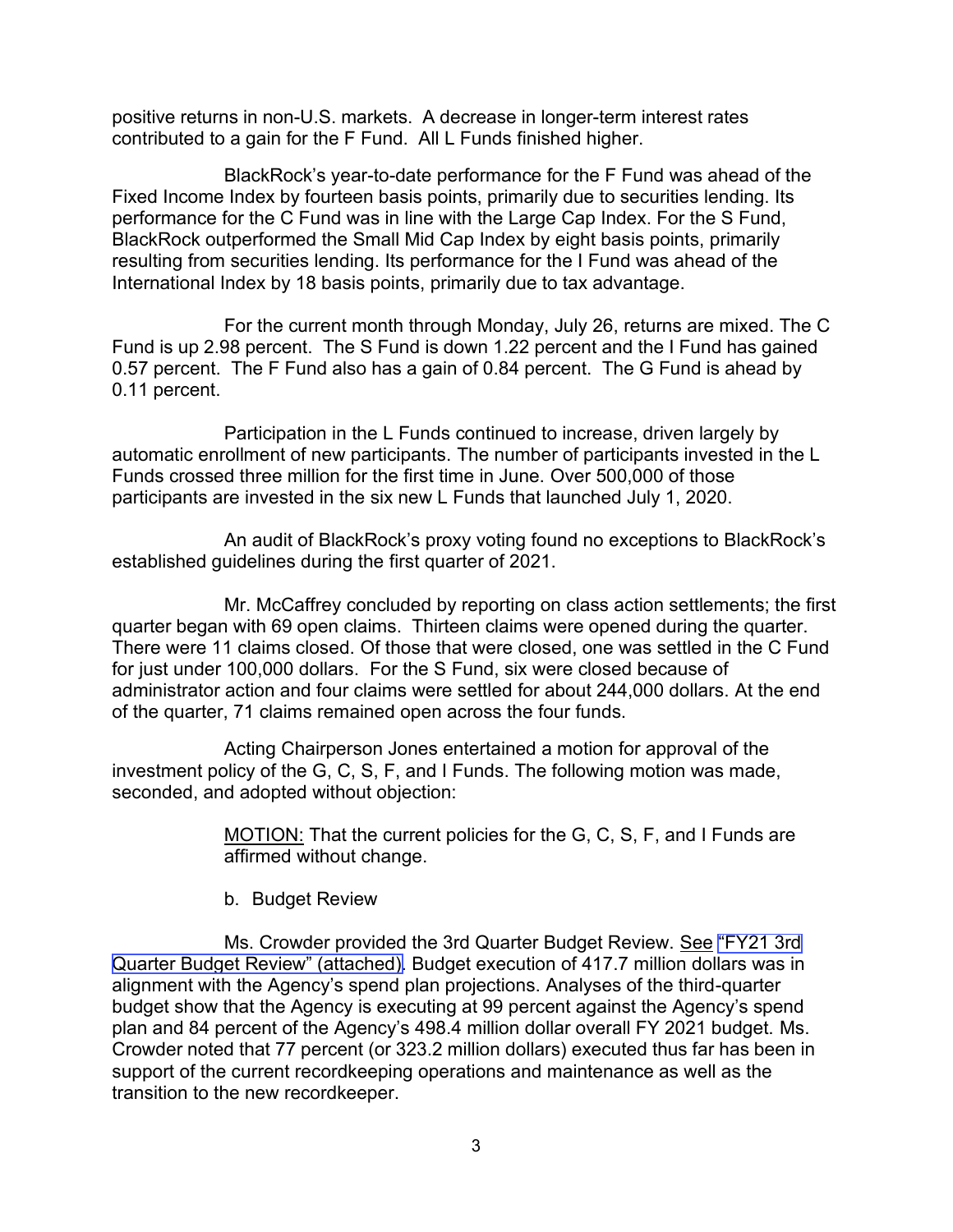Ms. Crowder transitioned to providing a five-year look at the Agency's budget versus average assets. The average net assets under management are projected to be roughly 736 billion dollars. If spending and asset growth meet the Agency's projections, the expense ratio for calendar year 2021 is expected to be approximately 6.8 gross basis points. Ms. Crowder showed projected average assets, participant counts and expenses over the next several years. After the Plan Operations Modernization Portfolio (POMP) project is complete, expense ratios are expected to normalize back to within the Board's goal of five basis points sometime around 2024.

Member Jasien commented that he was very pleased to see that expenses are on track with previous years' forecasts.

c. Audit Status

Mr. Brack Boone, Senior Auditor, provided an audit status update. See ["Audit Status/Security and Remediation Status Update" \(attached\).](https://www.frtib.gov/pdf/minutes/2021/July/MM-2021Jul-Att4a.pdf) FRTIB has 17 audits scheduled for this year, with eight complete, eight in progress, and one planned. On the audits completed, IT Operations and System Enhancement were completed since the last audit presentation. For the audits in progress, all are in the reporting phase and all reports should be issued by September 30th. The last planned audit should be started by early August.

The System Enhancement and Software Change Control audit consisted of 3 objectives: 1) whether the Agency implemented procedures to control the development, alteration, and configuration of TSP software applications, and whether the Agency controlled the process for creating, storing, and accessing production data used to test applications; 2) the Agency's response to the COVID pandemic; and 3) the status of prior year recommendations. KPMG determined the Agency met the first two objectives. KPMG closed 18 prior year recommendations, issued two new recommendations, and kept eight prior year recommendations open.

The IT Operations audit consisted of 3 objectives: 1) whether the Agency implemented procedures to support and maintain the overall IT operating environment and monitored external threats to the participant and other sensitive agency data; 2) the Agency's response to the COVID pandemic; and 3) the status of prior year recommendations. KPMG determined the Agency met the first two objectives. KPMG closed 20 prior year recommendations, did not issue any new recommendations, and kept nine prior year recommendations open.

Mr. Deo then presented on audit finding closures. The Agency exceeded its closure goal for the quarter, closing 26 audit findings versus its target of 16 audit findings. Similarly, the Agency's goal was to close 49 findings for the fiscal year and so far, it has closed 86. Mr. Deo also highlighted that the number of open audit findings fell by 41 in the recent quarter.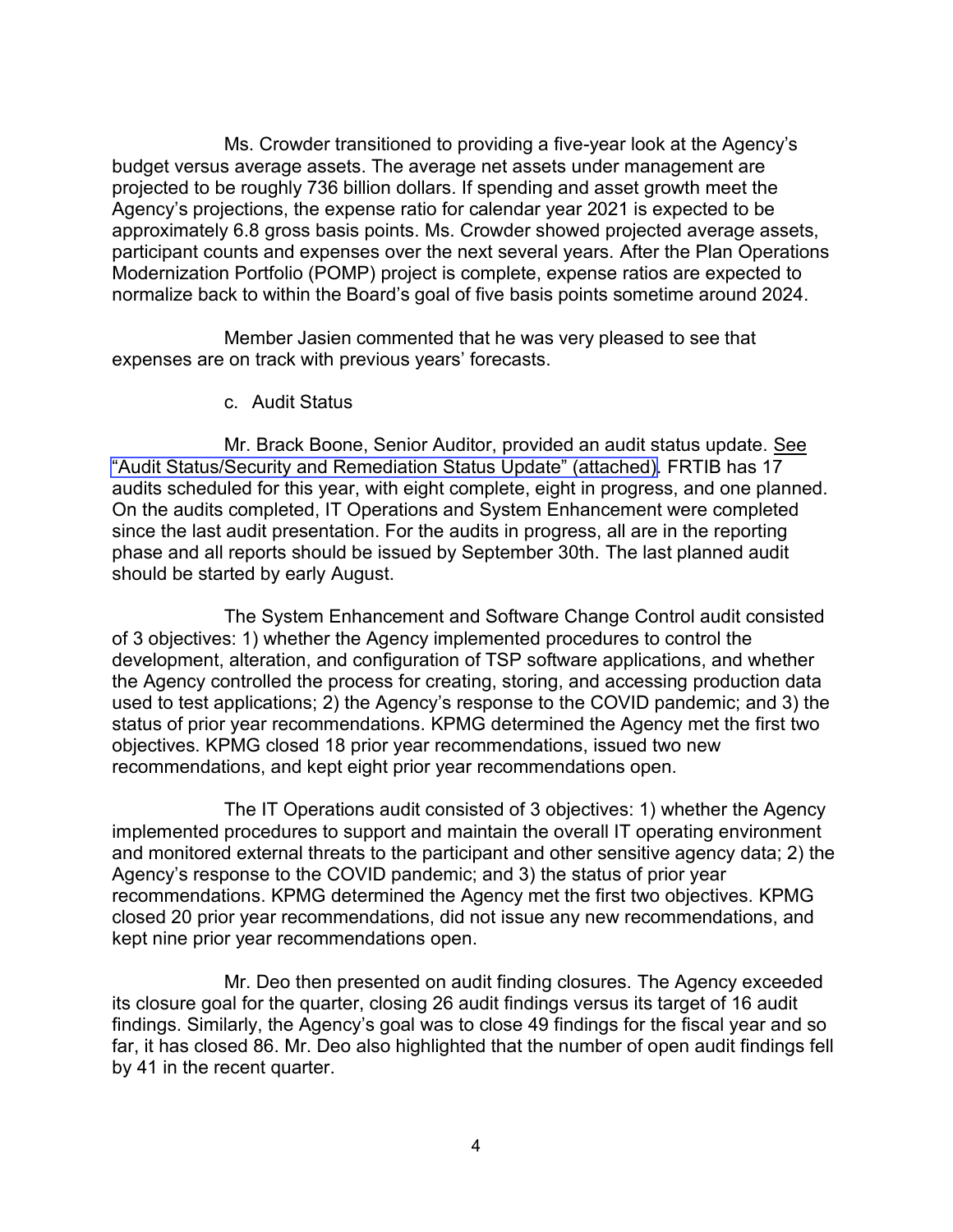The audit findings that were rated high have decreased by four and those rated as moderate have decreased by nine. Those rated low have decreased by three and those rated as planning have decreased by two, primarily because the Agency's focus has been on resolving the high and moderate-rated findings.

Mr. Deo then presented cyber vulnerabilities identified via the DHS' NCATS program, noting that the Agency has never had a critical or high vulnerability. NCATS occasionally finds a medium vulnerability. When such a vulnerability is discovered, the Agency works diligently to lower it as soon as possible.

Member Jasien and Acting Chairperson Jones congratulated the Agency on exceeding its targeted goals and making progress on its audit findings.

### 4. Internal Audit Update

Barbara Holmes, Chief Audit Executive, provided an updated on internal audits, Independent Verification and Validation (IV&V), and other internal audit activities. See ["Internal Audit Update" \(attached\).](https://www.frtib.gov/pdf/minutes/2021/July/MM-2021Jul-Att5.pdf) Ms. Holmes began by summarizing the calendar year 2021 internal audit plan and the current stage of each audit. Ms. Holmes stated that the Agency had completed the Capital Asset audit, which was a follow up to the 2019 Fixed Asset audit. The audit had three Notices of Finding and Recommendation (NFRs) that were risk rated medium and one NFR risk rated low.

All the findings in IV&V 4 have been closed. Over the period of two years, 58 closure packages were reviewed through four tranches of IV&V. One finding was rescinded, and one remained open. The 56 audit findings that were reviewed and closed by the IV&V process were compared with the findings KPMG reviewed during their audit procedures and so far, KPMG has reviewed 21 IV&V findings, just over a third of the findings, and has not yet reviewed the other two-thirds. Due to the program offices establishing a disciplined and well-defined process for closing open audit findings, the IV&V process will be suspended.

Ms. Holmes reviewed the status of internal audit findings. The three open audit findings from 2018 will be addressed in the 2022 audit cycle. The four open audit findings from 2019 that were closed related to the fixed asset audit and two of those were partially reissued in 2021. Finally, the two findings related to the government purchase card from 2020 are now closed.

Ms. Holmes closed her presentation by stating the draft audit plan for 2022 is currently being reviewed by senior management and that planning for the remainder of the 2021 audits is ongoing, with a procurement for internal audit services occurring later this fall.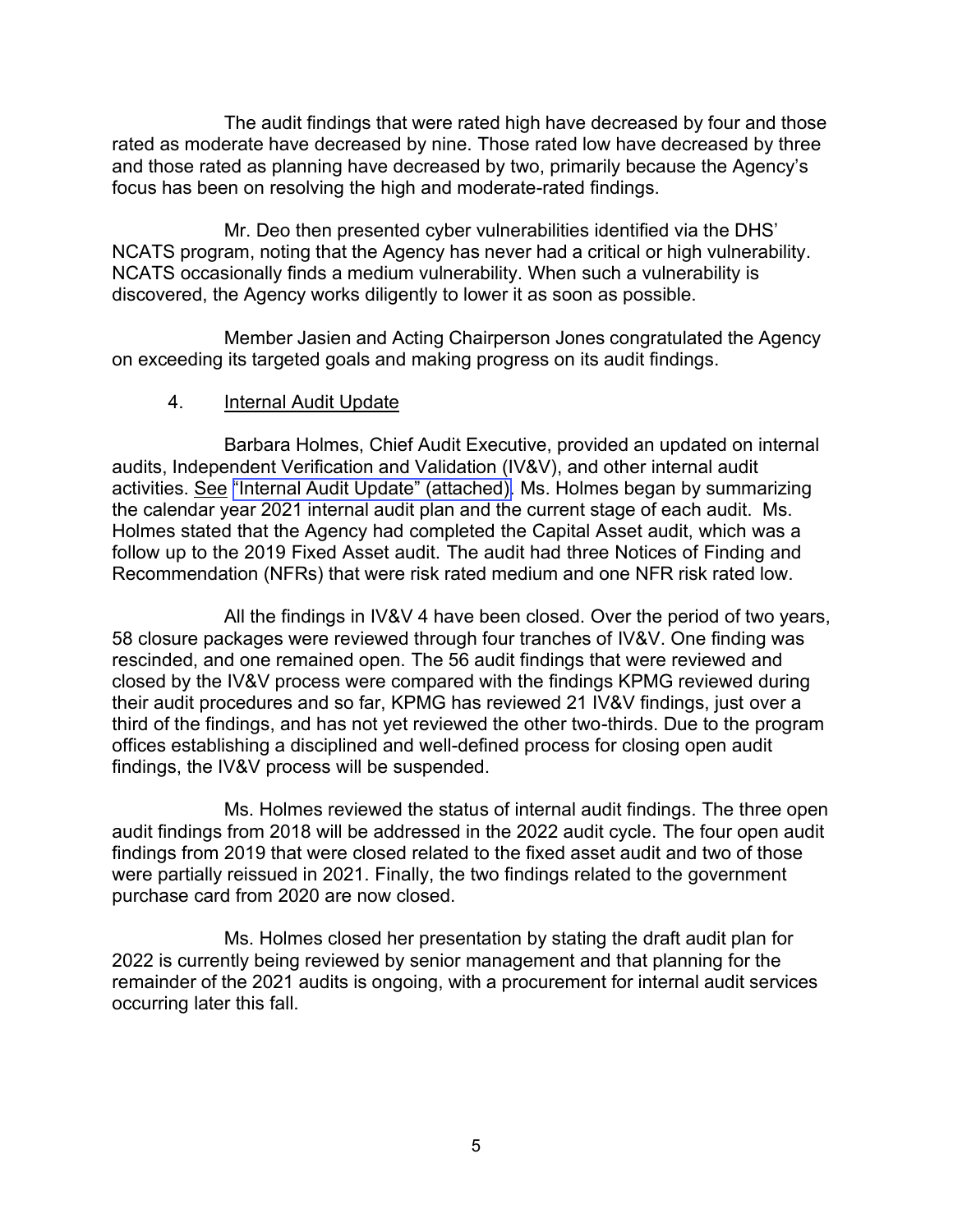## 5. Converge Update

Mr. Ramos reported that significant progress has been made on the [Converge program](https://www.frtib.gov/pdf/minutes/2021/July/MM-2021Jul-Att6.pdf) since the last briefing in April. The first round of data conversion was formally closed on June 30th and overall, the Converge program remains on track. A 13th key milestone was added to include a fourth round of data conversion testing between December 2021 and February 2022.

Mr. Tanner Nohe, Converge Program Manager, continued the presentation and provided additional details about the data conversion efforts. In late April 2021, the Agency sent a large set of anonymized data to Accenture, who then spent about two months adjusting and analyzing the data on their new platform. As a result, Accenture returned around 40 different reports covering all aspects of the data conversion process and outcomes. The Agency is currently reviewing those reports and incorporating the findings in future tests.

The second round of data testing is currently in progress. Accenture will perform the same testing and analysis on their platform as they did with the first test, now with a larger set of data. Results are expected by September 30th.

Mr. Nohe noted that while a fourth round of data conversion testing was added, it will not affect the original go-live date. The fourth round will further reduce the overall risk as the Agency heads to go-live in the middle of next year. During the next program brief, the Agency will be able to provide more information on the new conversion benefits that will be brought to the TSP.

Acting Chairperson Jones noted that he has great confidence in the status of the project with Mr. Nohe at the helm given his experience in prior projects.

6. Adjourn.

On a vote taken by the Acting Chairperson, the members closed the meeting at 10:29 a.m. for executive session.

At 10:53 a.m., upon completion of the executive session, the members reconvened the open portion of the meeting.

Whereupon there being no further business, the following motion was made, seconded, and adopted without objection and Acting Chairperson Jones adjourned the meeting at 10:53 a.m.